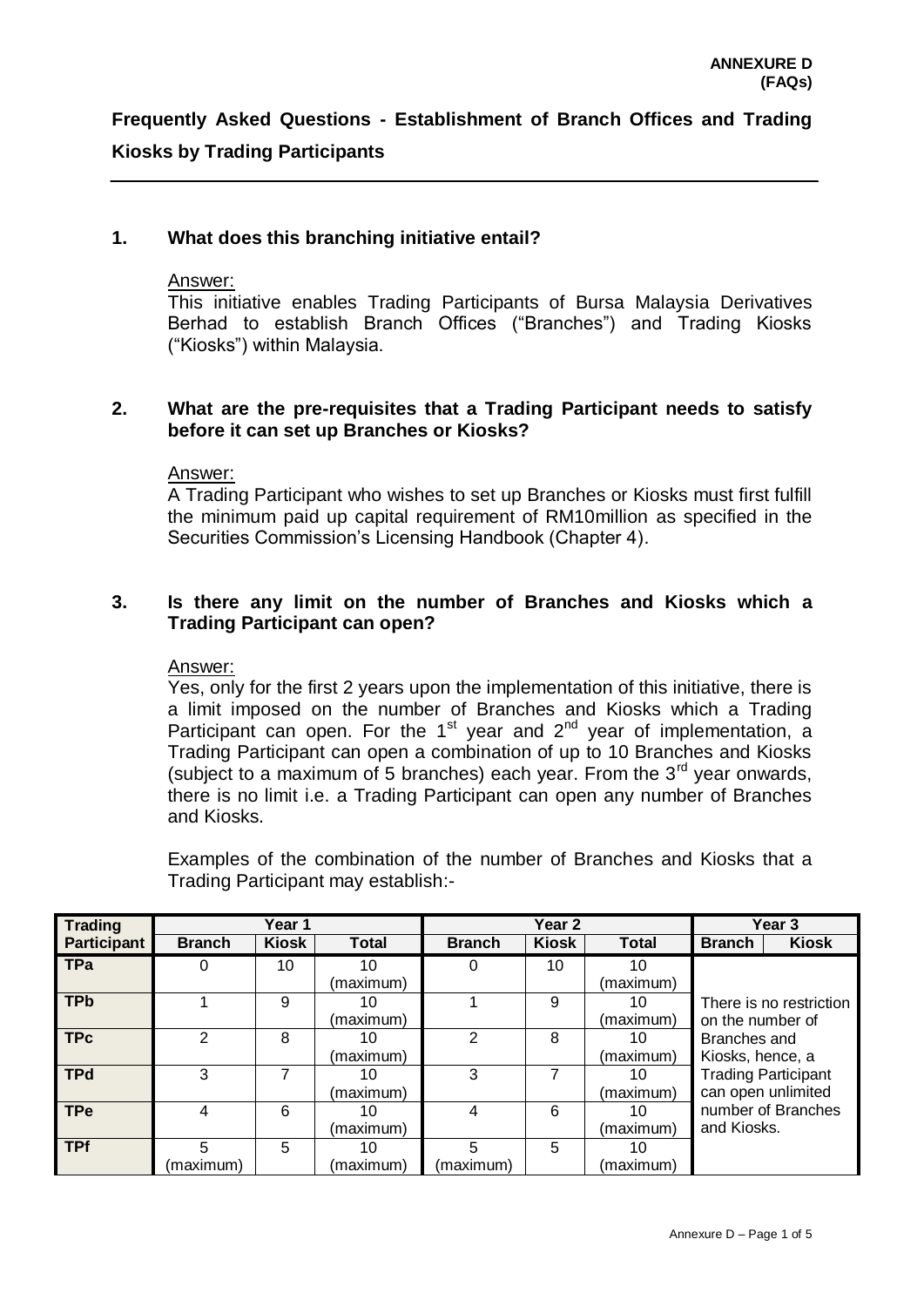| <b>Trading</b> | Year 1        |              |       | Year <sub>2</sub> |              |              | Year <sub>3</sub> |              |
|----------------|---------------|--------------|-------|-------------------|--------------|--------------|-------------------|--------------|
| Participant    | <b>Branch</b> | <b>Kiosk</b> | Total | <b>Branch</b>     | <b>Kiosk</b> | <b>Total</b> | <b>Branch</b>     | <b>Kiosk</b> |
| <b>TPg</b>     | N/A           | N/A          | N/A   | っ                 | 8            | 10           |                   |              |
|                |               |              |       |                   |              | (maximum)    |                   |              |
| <b>TPh</b>     | N/A           | N/A          | N/A   |                   | 6            | 10           |                   |              |
|                |               |              |       |                   |              | (maximum)    |                   |              |
| <b>TPi</b>     | N/A           | N/A          | N/A   |                   | 5            | 10           |                   |              |
|                |               |              |       | (maximum)         |              | (maximum)    |                   |              |

## **4. What are the types of activities that a Trading Participant can carry out at a Branch?**

#### Answer:

At a Branch, a Trading Participant is allowed to carry out all type of activities which are currently allowed to be carried out at the head office of the Trading Participant, which include the following :-

- (a) Provision of trading facilities for clients and Locals to trade in derivatives products;
- (b) Conducting of educational seminars and events to promote product and market awareness;
- (c) Opening and closing of trading accounts for clients;
- (d) Acceptance of orders from clients and execution of trades for clients;
- (e) Acceptance of payment of monies from clients;
- (f) Processing, production and printing of contract notes; and
- (g) Marketing of derivatives products and provision of advisory services to clients.

## **5. What are the types of activities that a Trading Participant can carry out in a Kiosk?**

#### Answer:

A Trading Participant is allowed to carry out the following activities at a Kiosk:-

(a) Provision of trading facilities for clients to trade in derivatives products;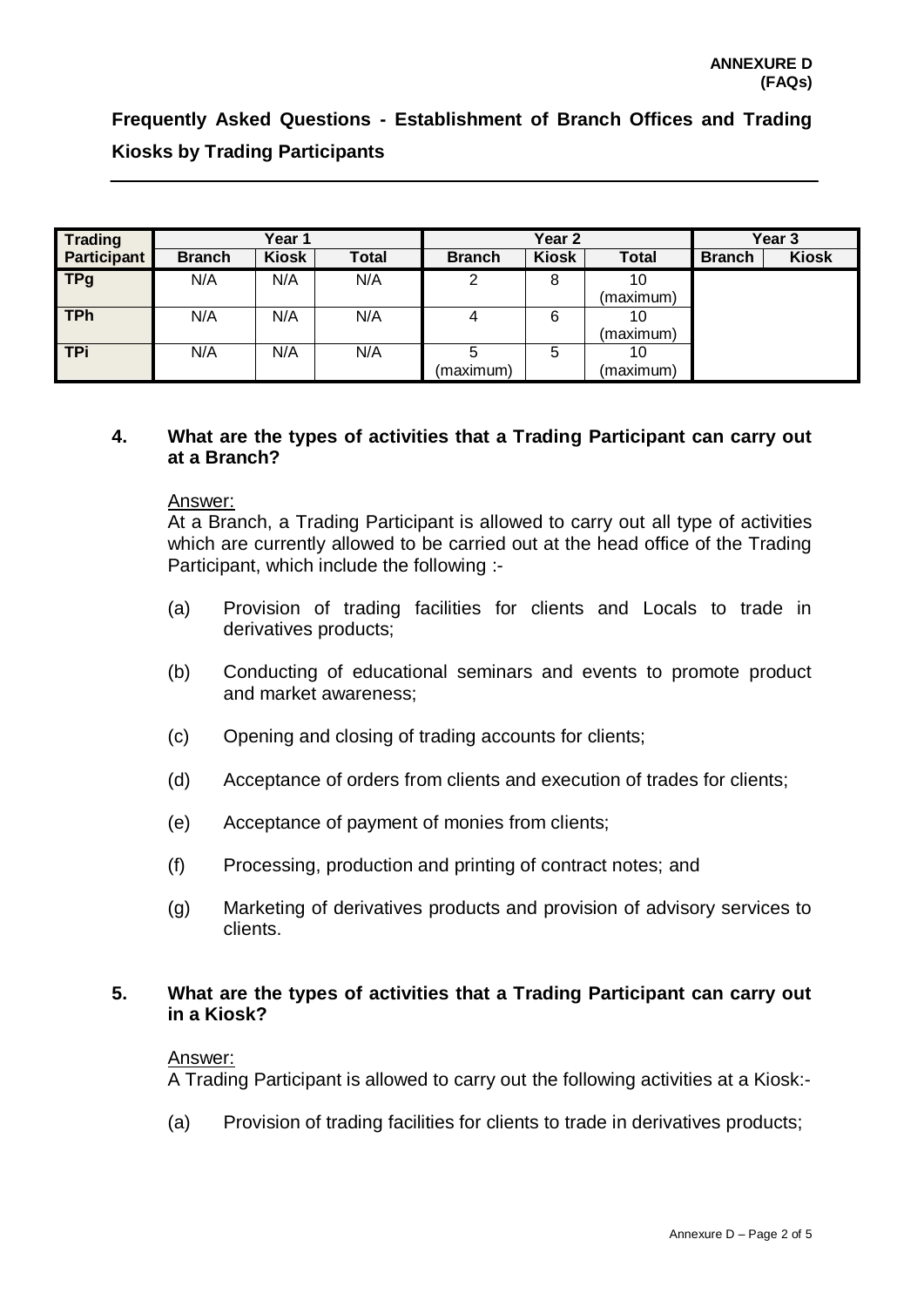- (b) Conducting of educational seminars and events to promote product and market awareness; and
- (c) Collection of duly completed trading account opening forms and submission of such forms to the Branch or Principal Office of a Trading Participant for processing.

### **6. Are there activities that a Trading Participant is prohibited from carrying out at a Kiosk?**

#### Answer:

A Trading Participant is prohibited from carrying out the following activities at a Kiosk:-

- (i) The opening and closing of trading accounts;
- (ii) Dealings in derivatives contracts, but excluding such orders entered by the clients themselves into the electronic systems made available at a Kiosk;
- (iii) The processing, production and printing of contract notes; and
- (iv) Rendering of recommendations, investment advice or other related advisory services.

## **7. Can a Trading Participant station any employee at a Branch?**

#### Answer:

Yes, all personnel are allowed to be stationed at a Branch.

## **8. Can a Trading Participant station any employee at a Kiosk?**

#### Answer:

No, at a Kiosk, a Trading Participant is only allowed to position or station employee(s) or agent(s) for the purposes of rendering technical assistance to clients, providing maintenance and security at the site and education engagement.

It must not station any Registered Representatives, and other front office and back office personnel at the Kiosk. Nonetheless, they may from time to time utilise the Kiosk within the permitted activities set out in Item 5 above.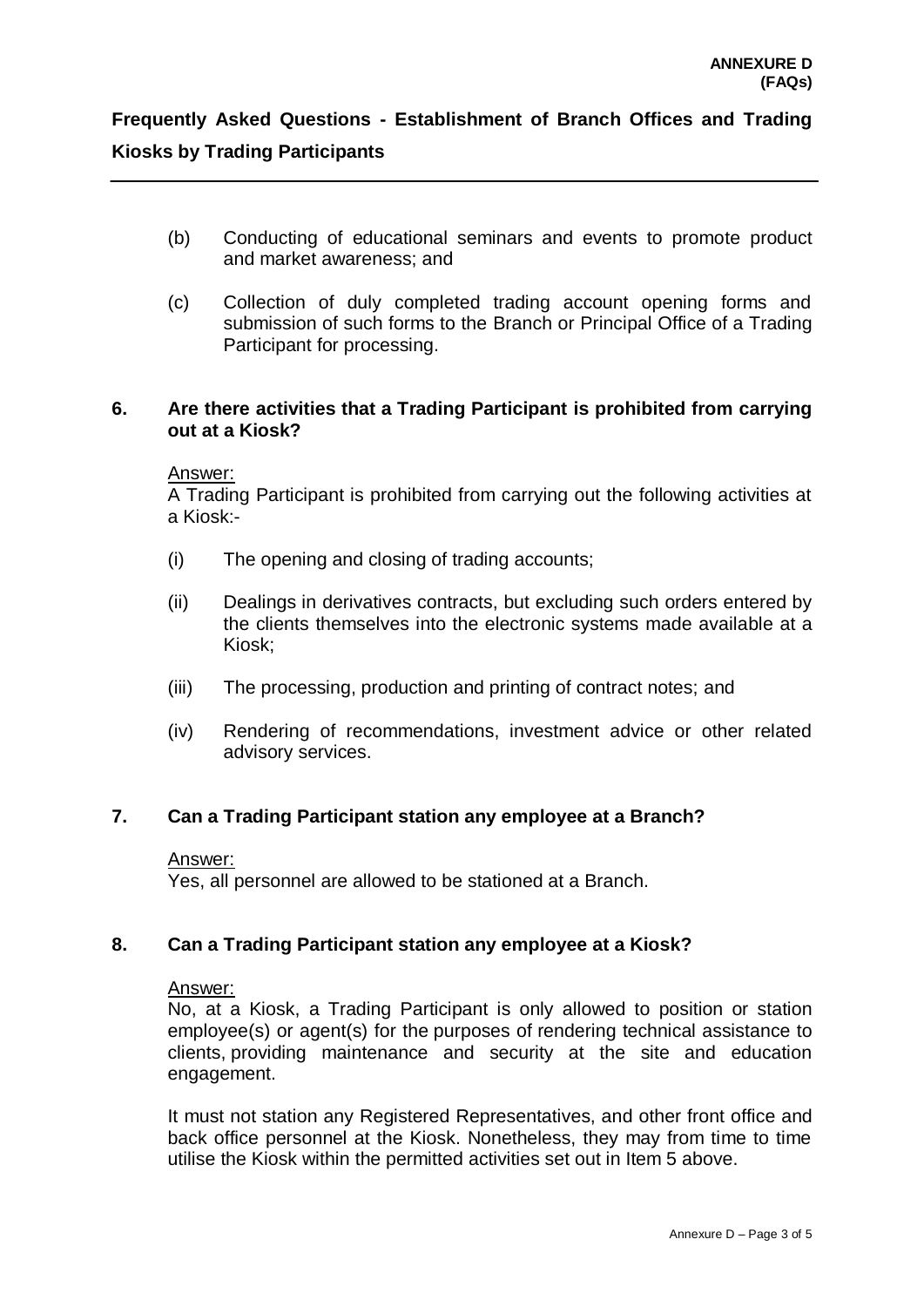## **9. What does the application process entails?**

### Answer:

Briefly:

- The Trading Participant submits its application to Bursa Derivatives.
- When evaluating such application, Bursa Derivatives will consider matters including the Trading Participant's business integrity, financial standing and experience of dealing in derivatives.
- Bursa Derivatives issues approval in principle for the successful application.
- The Trading Participants will then carry out all preparatory works to comply with Bursa Derivatives' requirements.
- The Branch/Kiosk will be subjected to readiness assessment by Bursa Derivatives.
- Approval will be issued by Bursa Derivatives for the commencement of operation of the branch/kiosk upon completion of the readiness assessment to the satisfaction of Bursa Derivatives.

## **10. Is there a requirement for a Head of Branch to be registered with Bursa Derivatives?**

#### Answer:

There is no requirement to register a Head of Branch. However, the Trading Participant must engage a person on a full-time basis to supervise the Branch, ensure the segregation of duties and oversee the administrative activities at the Branch.

### **11. Is there a requirement for the appointment of a Compliance Officer at the Branch?**

## Answer:

There is no requirement for the appointment of a Compliance Officer at the Branch. However, the Trading Participant is required to ensure compliance supervision is performed over the Branch. Trading Participants will be required to demonstrate how the compliance supervision over the Branches will be performed before Bursa Derivatives' approval is granted.